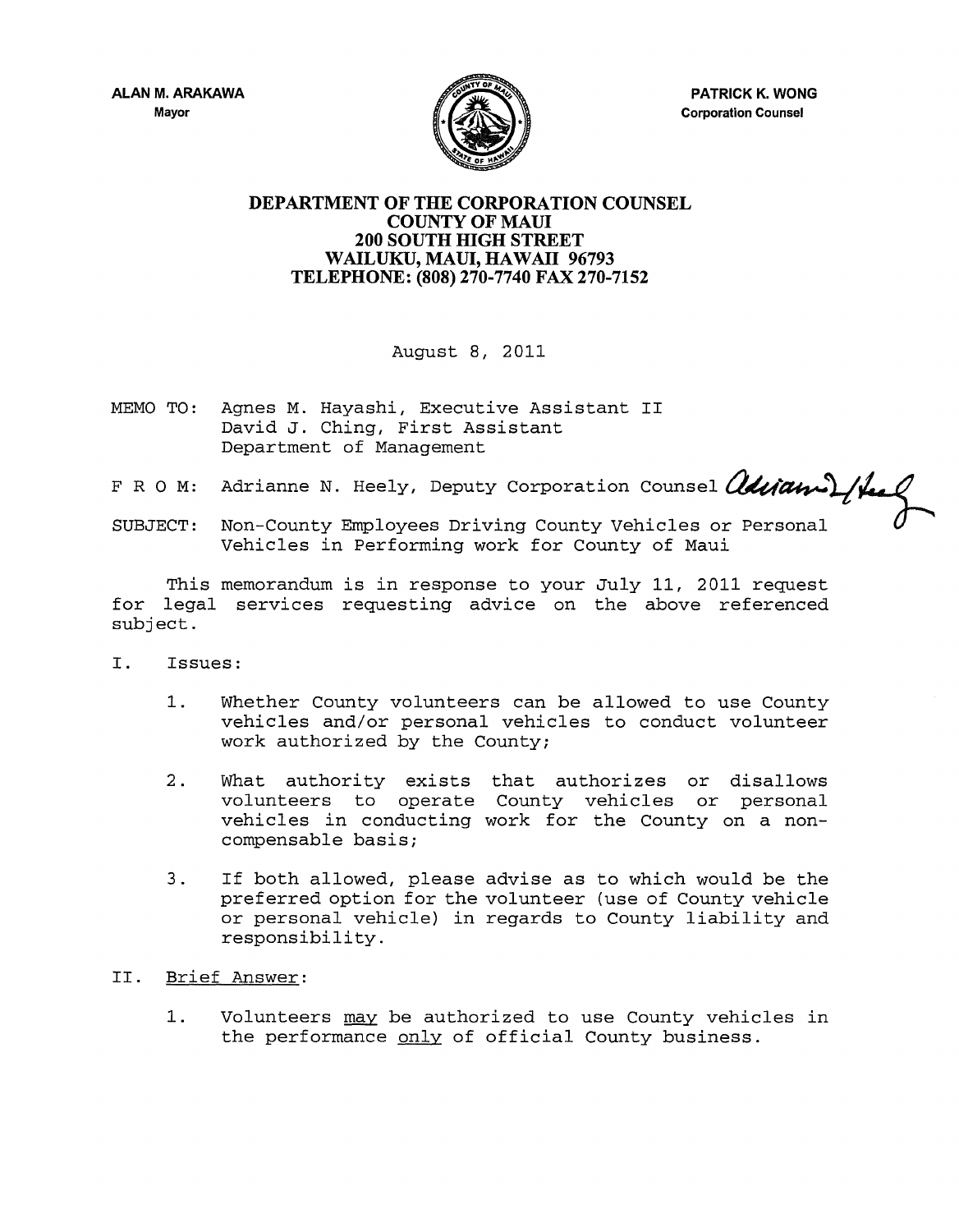- 2. State law, Hawaii Revised Statutes ("H.R.S."), Chapters 90: State Policy Concerning the Utilization of Volunteer Services; and Chapter 105: Government Motor Vehicles, and Maui County Code, Chapter 2. S2: Use of Private Vehicles For County Business.<sup>1</sup>
- 3. If both allowed, clear guidance and instruction should be given to volunteer, as well as receiving volunteer's signatures and knowing waiver of liability and possible hold harmless agreement relating to the use of volunteer's personal vehicle and/or the County vehicle in providing services for the County.

### III. Discussion:

In researching your questions posed, I reviewed existing state law, Hawaii Revised Statutes and past corporation counsel advisory opinions relating to volunteers and potential county liability.

- A. Hawaii Revised Statutes and Maui County Code:
	- (1) H.R.S., Chapter 90: State Policy Concerning the Utilization of Volunteer Services.

Although H.R.S., Chapter 90, is entitled "State Policy Concerning the Utilization of Volunteer Services," it clearly applies to the County.<sup>2</sup> H.R.S.  $\S 90-1$  states in relevant part:

> **"Definitions.** As used in this chapter, unless the context requires otherwise: The term "agency" means any state agency within the executive, legislative, and judicial branches, the office of

<sup>1</sup> A copy of all statutes discussed herein (H.R.S. §§90-1 through 90-S; 10S-1; 10S-2 and Maui County Code, Chapter 2.S2) are attached as Exhibit "1" for your convenience.

<sup>2</sup> H.R.S. §90-1 was amended in 1998 to specifically include counties within the definition of "agency". Prior to that, H.R.S. §90-1 specifically excluded the counties. It read "[t] he term "agency" means any state agency within the executive, legislative, and judicial branches and the office of Hawaiian affairs but excludes the several counties." (Emphasis added).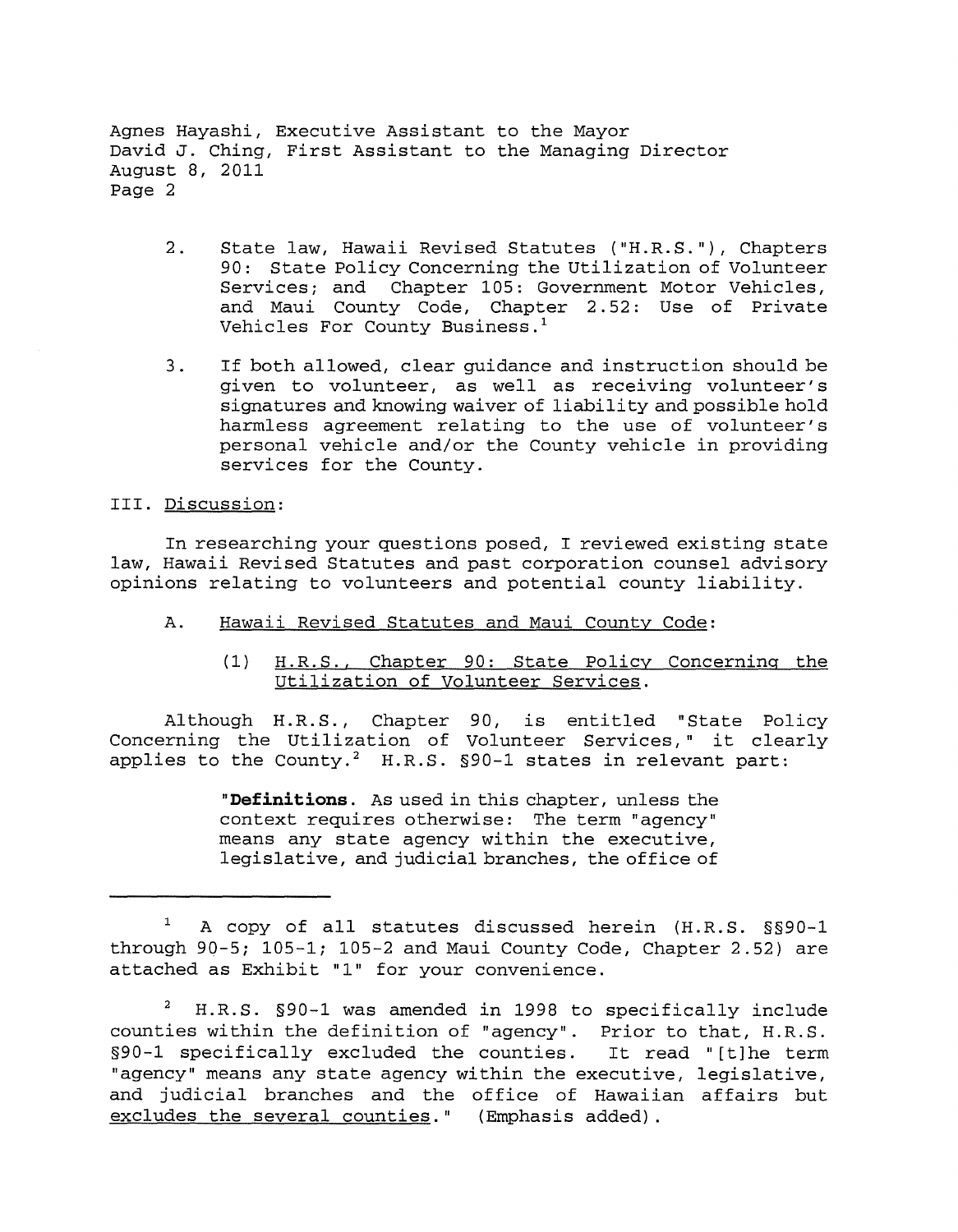> Hawaiian affairs, and any agency within the executive and legislative branches of the several counties."

> > $\mathbf{L}^{\text{max}}$  ,  $\mathbf{L}^{\text{max}}$

The term "volunteer" means any person who of the person's own free will provides goods or services to an agency with no monetary or material gain and includes material donors, occasional service, regular-service, and stipended volunteers."

Emphasis added.

## (2) H.R.S., Chapter lOS: Government Motor Vehicles

H.R.S. §10S-1 makes it clear that "it shall be unlawful for any person to use, operate, or drive any motor vehicle owned or controlled by the State, or by any county thereof, for personal pleasure or personal use (as distinguished from official or governmental service or use)  $\ldots$  . . . .

Vehicles (3) Maui County Code, Chapter 2.S2: Use of Private For Private Business

It is also worth noting that Maui County Code, Chapter 2.S2 allows the use of private vehicles by an officer or employee of the county in the performance of his or her duties, but requires the prior approval of the mayor, or in the case of the county council and its staff, the council chairman.

Although it is clear that state law and Maui County Code prohibits the use and operation of County vehicles other than for County business, there is one exception in H.R.S. §105-2 worth noting:

"Section 10S-1 shall not apply to:

 $\bullet$  .  $\bullet$  .  $\bullet$  .

(S) Any officer or employee of any county who, upon written recommendation of the budget director, is given written permission by the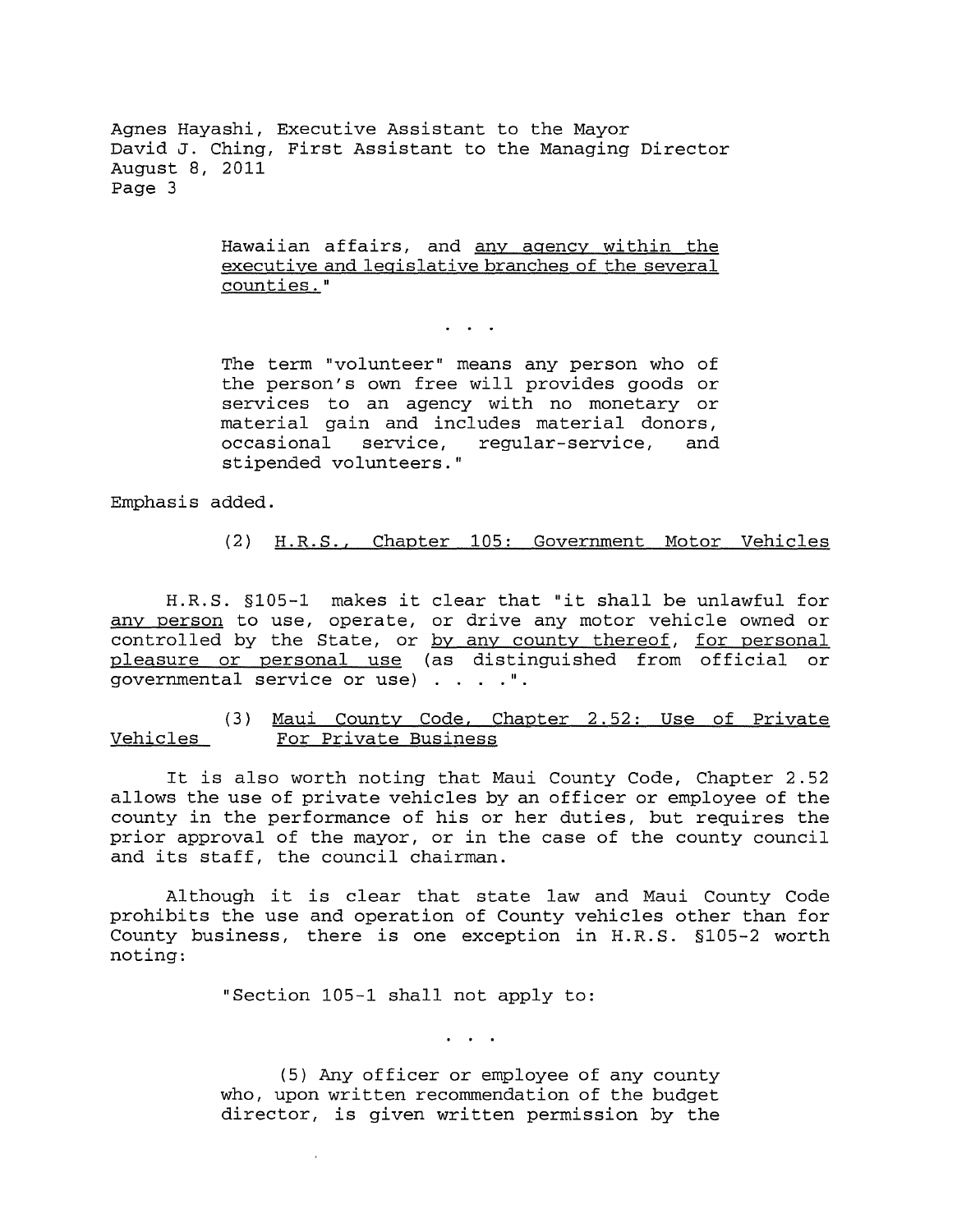> mayor, to use, operate or drive for personal use (but not for pleasure) any motor vehicle owned or controlled by the county.<sup>3</sup>

Even though there is an exception to use of County vehicles for other than a County purpose, it has been this office's opinion that the County should do as much as it can to limit the liability of the County, i.e., restrict the use of government motor vehicles to volunteers and/or if it is allowed, require them to sign a waiver of liability and have an understanding that they are authorized only to do so for official County business.

### B. Past opinions

As discussed in our previous opinions, the County may be liable to volunteers for injuries sustained and/or damages caused by the negligent acts of volunteers while performing services for the County. The County may also be liable to the volunteer for damage done to the volunteer's personal property, and the County may also be liable to third parties for damages caused by the negligent acts of volunteers. <sup>4</sup>

## III. Conclusion.

The County has certain responsibilities to volunteers under Hawaii Revised States, Chapter 90, the State Policy Concerning The Utilization of Volunteer Services. The County may also be held liable, under state tort law, for damages caused by the negligent acts of authorized volunteers who are acting within the scope of their duties.<sup>5</sup>

See also M.C.C. §2.52.010 requiring approval of Mayor or Council Chair.

See April 9, 2002 Corporation Counsel Advisory Opinion to Budget & Finance Committee Chair G. Riki Hokama attached hereto as Exhibit "2".; See also October 25, 1994 Corporation Counsel Advisory Opinion to Committee of the Whole Chair Goro Hokama.

5 H.R.S. §662D-2 explains: "[i]n any suit against a nonprofit corporation, a hospital, or a governmental entity for civil damages based upon the negligent act or omission of a volunteer, proof of the act or omission shall be sufficient to establish the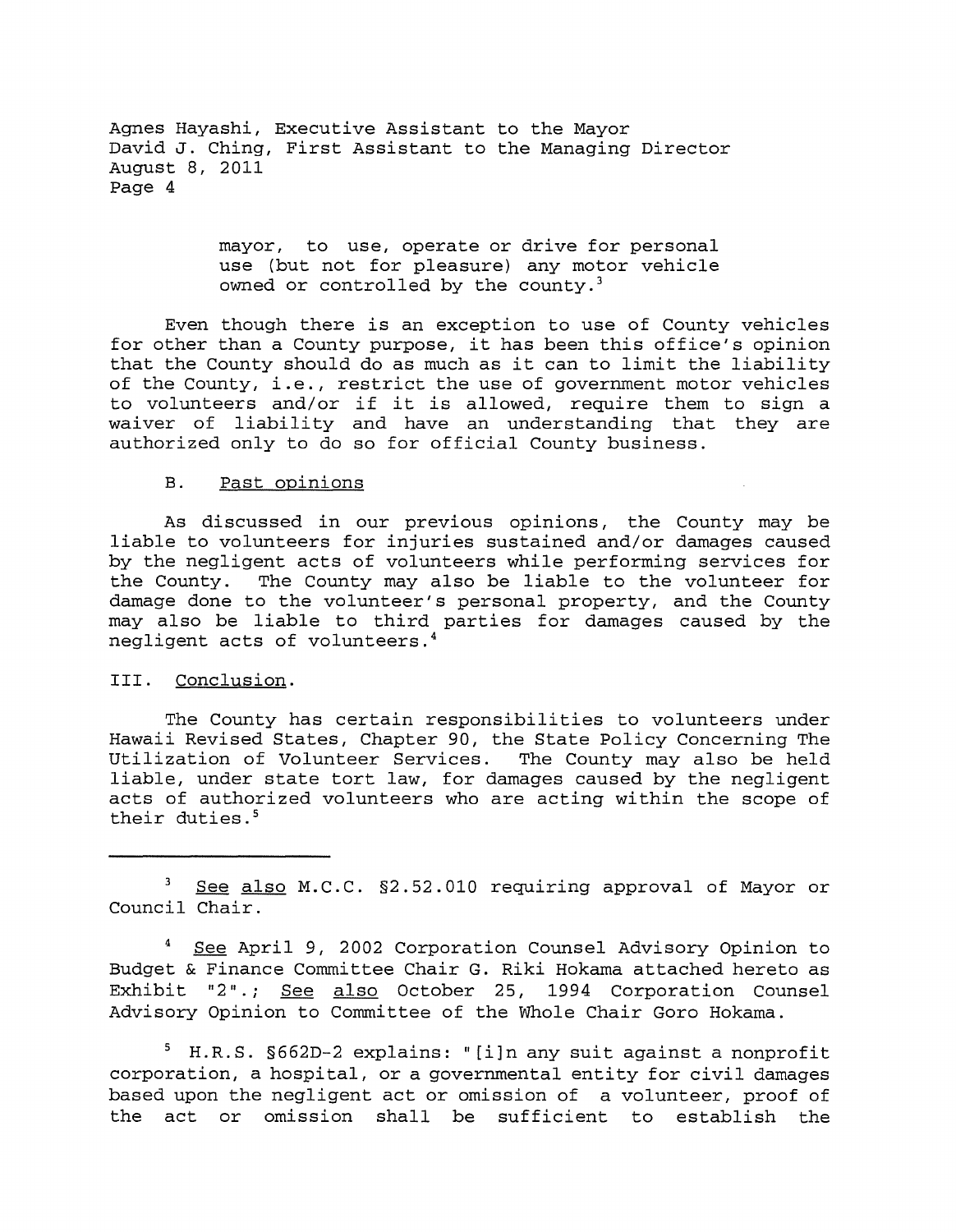Accordingly, the County should take steps to limit the County's liability, including: requiring volunteers to sign waiver of liability forms and/or requiring the volunteer to execute a hold harmless agreements in which the volunteer would defend, indemnify, and hold harmless the County against any liability from a third party for the negligent acts of the volunteer. Taking these steps would minimize and relieve the County of liability should the volunteer's personal property become damaged and/or the volunteer acts outside the scope of his/her authorized duties while performing services for the County.

Our office will gladly review and provide comment, if any, on any proposed updated policy and/or procedure and/or volunteer waiver of liability forms and/or hold harmless agreements, relating to the use and operation of County vehicles.

APPROVED FOR TRANSMITTAL:

PATRICK K. WONG

S:\ALL\Advisory\ANH\M-Volunteers.CountyPolicy.MotorVehicles.wpd

cc: Alan M. Arakawa, Mayor Keith Regan, Managing Director Webpage

Attachments: Exhibits "1" and "2"

responsibility of the entity therefor under the doctrine of respondeat superior, notwithstanding the immunity granted to the volunteer with respect to any act or omission included under  $subsection (a)$ ."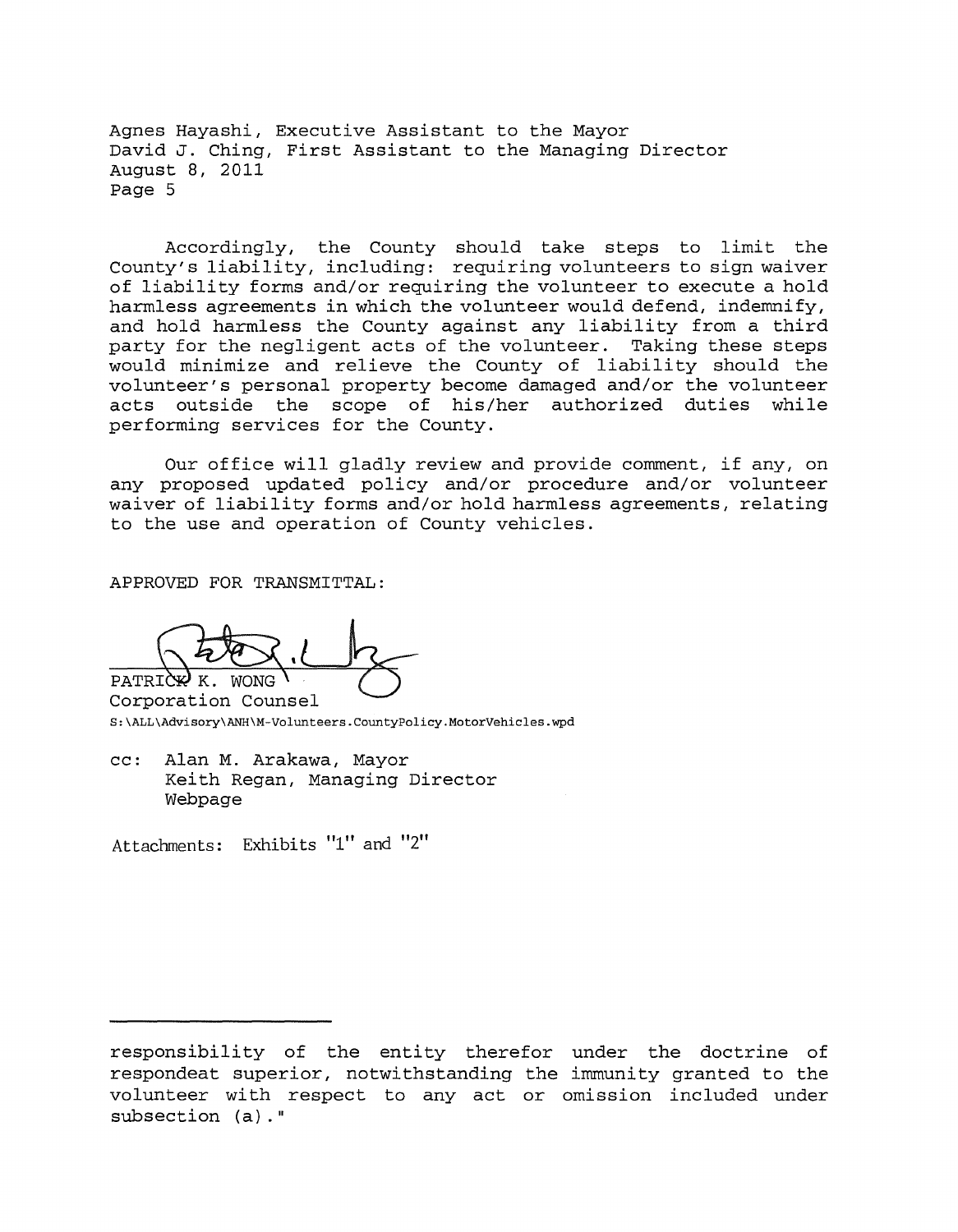## **CHAPTER 90 STATE POLICY CONCERNING THE UTILIZATION OF VOLUNTEER SERVICES**

## Section

- 90-1 Definitions
- 90-2 Scope of chapter; status of volunteers
- 90-3 Rights, responsibilities, and expectations in volunteer relationships
- 90-4 Volunteer benefits
- 90-5 Agency reports, required information

### **Cross References**

Volunteer emergency medical disaster response personnel, see §321- 23.

Volunteer service (immunity), see chapter 662D.

Previous

Vol02 Ch0046-0115

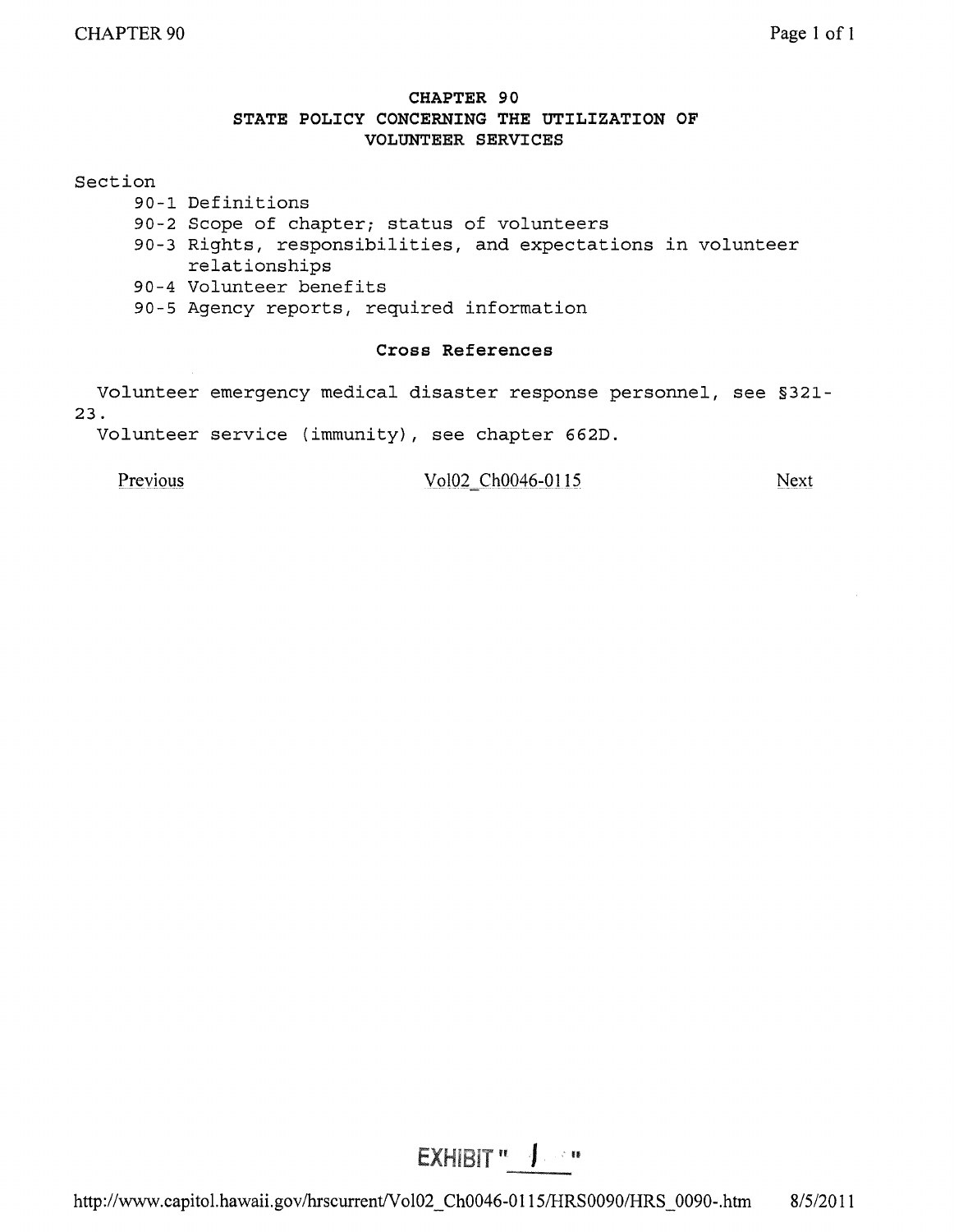**§90-1 Definitions.** As used in this chapter, unless the context requires otherwise:

The term "agency" means any state agency within the executive, legislative, and judicial branches, the office of Hawaiian affairs, and any agency within the executive and legislative branches of the several counties.

"Material donor" means any person who of the person's own free will provides funds or materials to an agency.

"Occasional-service volunteer" means any person who offers to provide a one-time, on call or single task service to an agency without receipt of any compensation, except as provided in this chapter.

The term "person" means any individual or organization.

"Regular-service volunteer" means any person engaged in specific voluntary service activities on an on-going or continuous basis to an agency without receipt of any compensation, except as provided in this chapter.

"Stipended volunteer" means any person who by receiving a support allowance is then able to provide voluntary service to an agency. The allowance may be for food, lodging, or other personal living expenses and does not reflect compensation for work performed.

The term "volunteer" means any person who of the person's own free will provides goods or services to an agency with no monetary or material gain and includes material donors, occasional-service, regular-service, and stipended volunteers. Without limiting the generality of the foregoing, the term "volunteer" specifically includes any health care provider accepted in writing by the department of health as a "volunteer" who provides free medical or dental treatment, diagnosis, or advice to indigent and medically underserved patients, whether acting individually or in cooperation with a nonprofit organization. [L 1978, c 10, pt of *§2j* am L 1982, c *137, §2j* gen ch *1985j* am L 1994, c 250, *§lj* am L 1998, c 295, §1]

## **Revision Note**

Numeric designations deleted and definitions rearranged.

Previous

Vol02 Ch0046-0115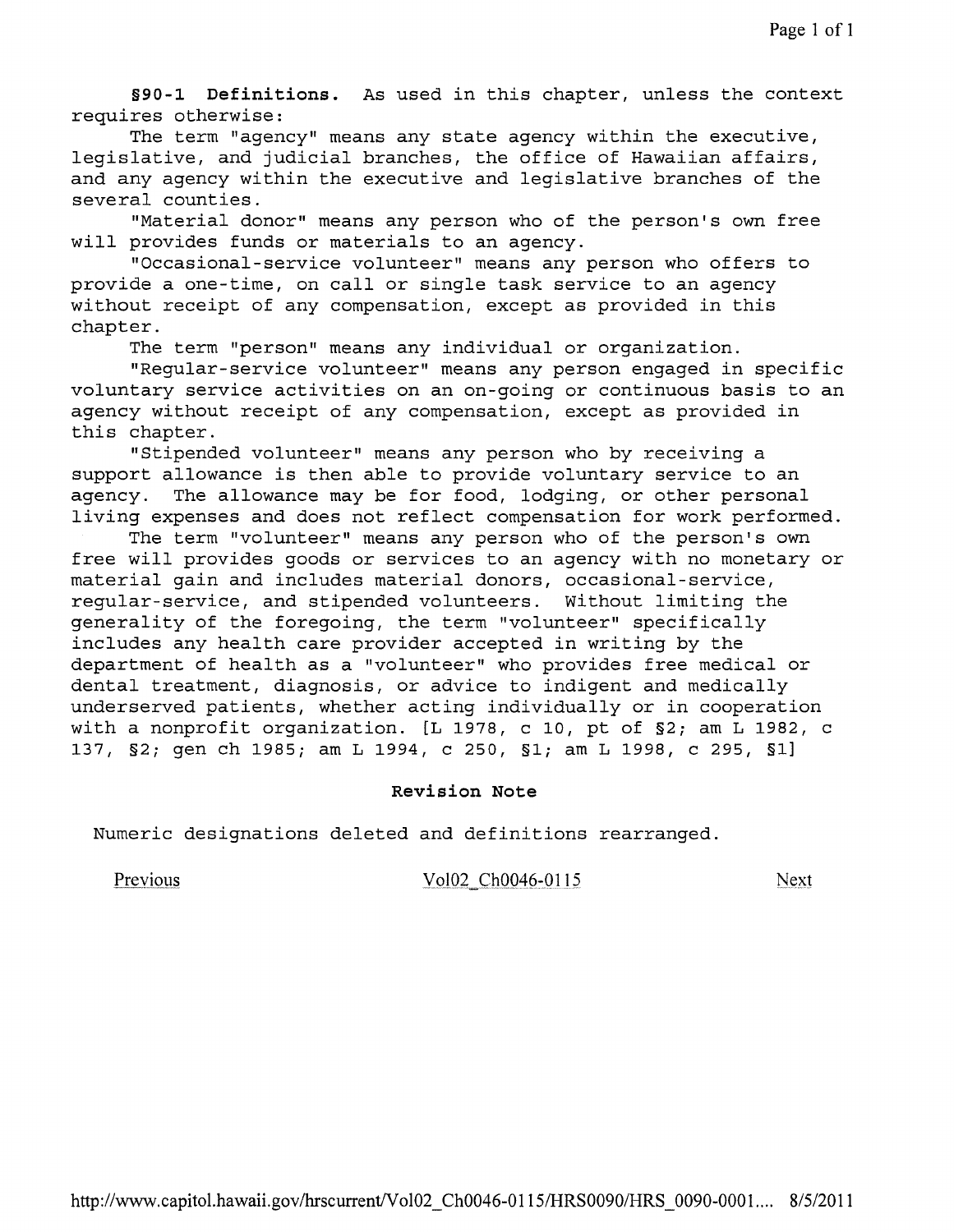**§90-2 Scope of chapter; status of volunteers.** (a) An agency may recruit, train, and accept the services of volunteers.

(b) No person shall on the basis of sex, age, race, color, ancestry, religion, national origin, marital status, physical or mental handicap, or political grounds, be excluded from participation in, or be denied the benefits of, any volunteer program or volunteer activity.

(c) Volunteers recruited, trained, or accepted by an agency shall be excluded from any provision of law relating to state or county employment, from any collective bargaining agreement between the State and counties, with any employees' association or union, from any law relating to hours of work, rates of compensation, leaves, and employee benefits, and from any other provision of title 7, except those consistent with this chapter.

(d) An agency may reimburse volunteers for expenses, consistent with the provisions of section 90-4, as deemed necessary to assist volunteers in performing their services.

(e) An agency may designate a person or establish a position to coordinate and administer the volunteer activities of that agency. [L 1978, c 10, pt of *§2i* am L 1998, c 295, §2]

Previous

Vol02 Ch0046-0115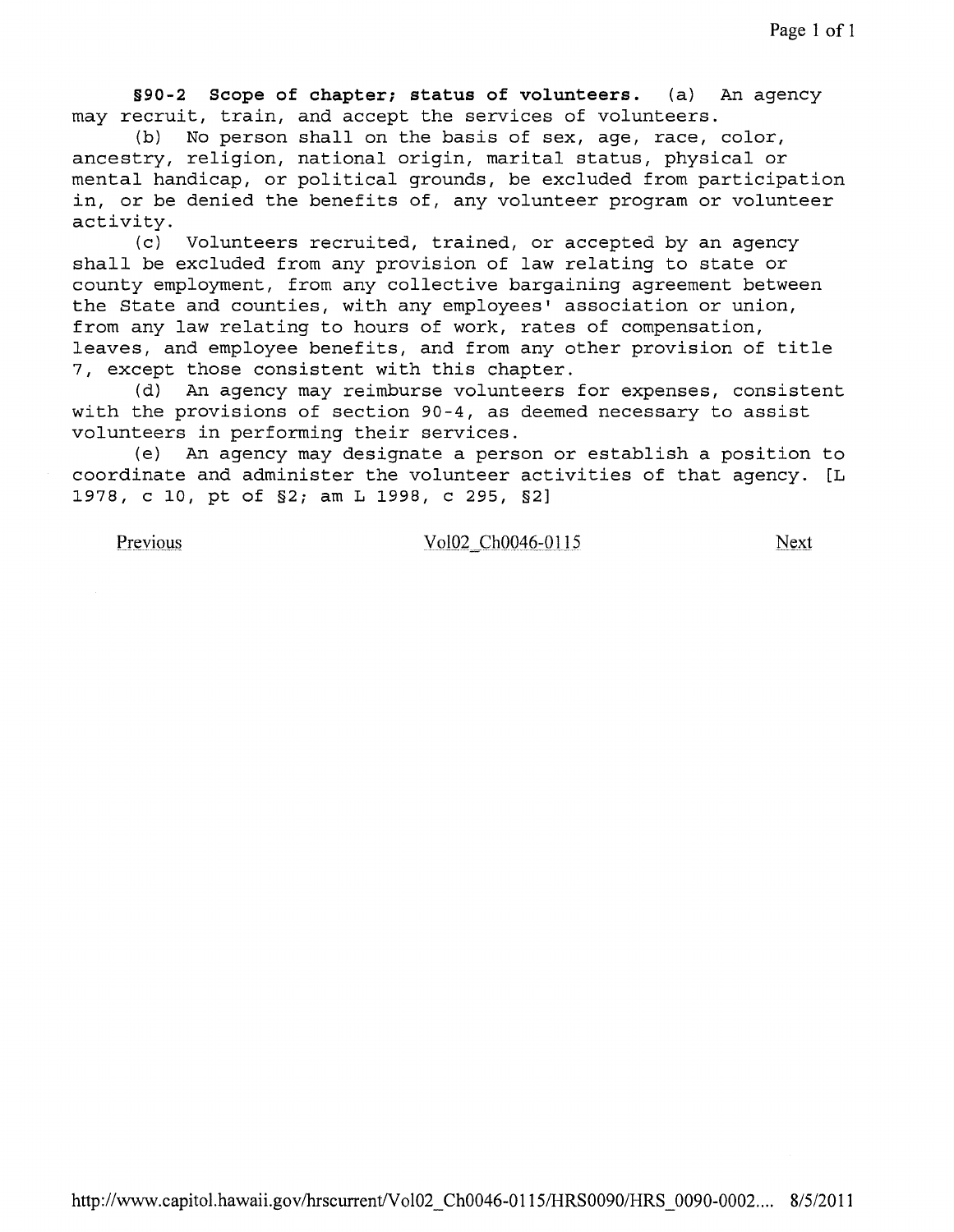**§90-3 Rights, responsibilities, and expectations in volunteer relationships.** (a) Every person regardless **of** his present economic condition, race, color, ancestry, political affiliation, religious affiliation, sex, age, physical or mental handicap, or marital status has the right to volunteer his services to an agency. An agency has the right to decline any voluntary offer of services, or if accepted, to release subsequently the volunteer who is no longer needed or who is found to be unacceptable.

- (b) A volunteer providing services to an agency may expect:
- (1) That he will be assigned a job that is worthwhile and challenging, and which permits him the freedom to use existing skills or develop new ones.
- (2) That he will be trusted with information that will help him carry out the assignment.
- (3) That he will be kept informed about what is going on in the specific volunteer areas.
- (4) That he will be provided orientation, training, and supervision for the job he accepts so he will know why he is being asked to do a particular task.
- (5) That his time will not be wasted by lack of planning, coordination, and cooperation within the organization.
- (6) That he will receive feedback as to whether his work is effective and how it can be improved.
- (7) That he will be reimbursed for out-of-pocket costs if it is the only way he can volunteer.
- (8) That he will receive letters of recommendation and reference from his supervisor upon request.
- (9) That he will be given appropriate recognition for his volunteer services.
- (10) That he will be provided a designated supervisor.

(c) A volunteer providing services to an agency has the responsibility to:

- (1) Accept assignments given to him.
- (2) Fulfill his commitment or notify the designated person of his change of plans.
- (3) Follow guidelines and policies established by the agency.
- (4) Respect the values and beliefs of others.
- (5) Use time wisely and not interfere with the job performance of others.
- (6) Provide feedback, suggestions, and recommendations to his supervisor regarding the program.
- (7) Be considerate, respect competencies, and work as a member of a team with staff and other volunteers.
- (d) The agency utilizing the services of volunteers may expect:
- (1) That the volunteer will fulfill his assignment as agreed upon or will notify staff sufficiently in advance if he cannot complete it.
- (2) That the volunteer will not go beyond his competencies and authority.
- (3) That the volunteer will submit feedback, suggestions, and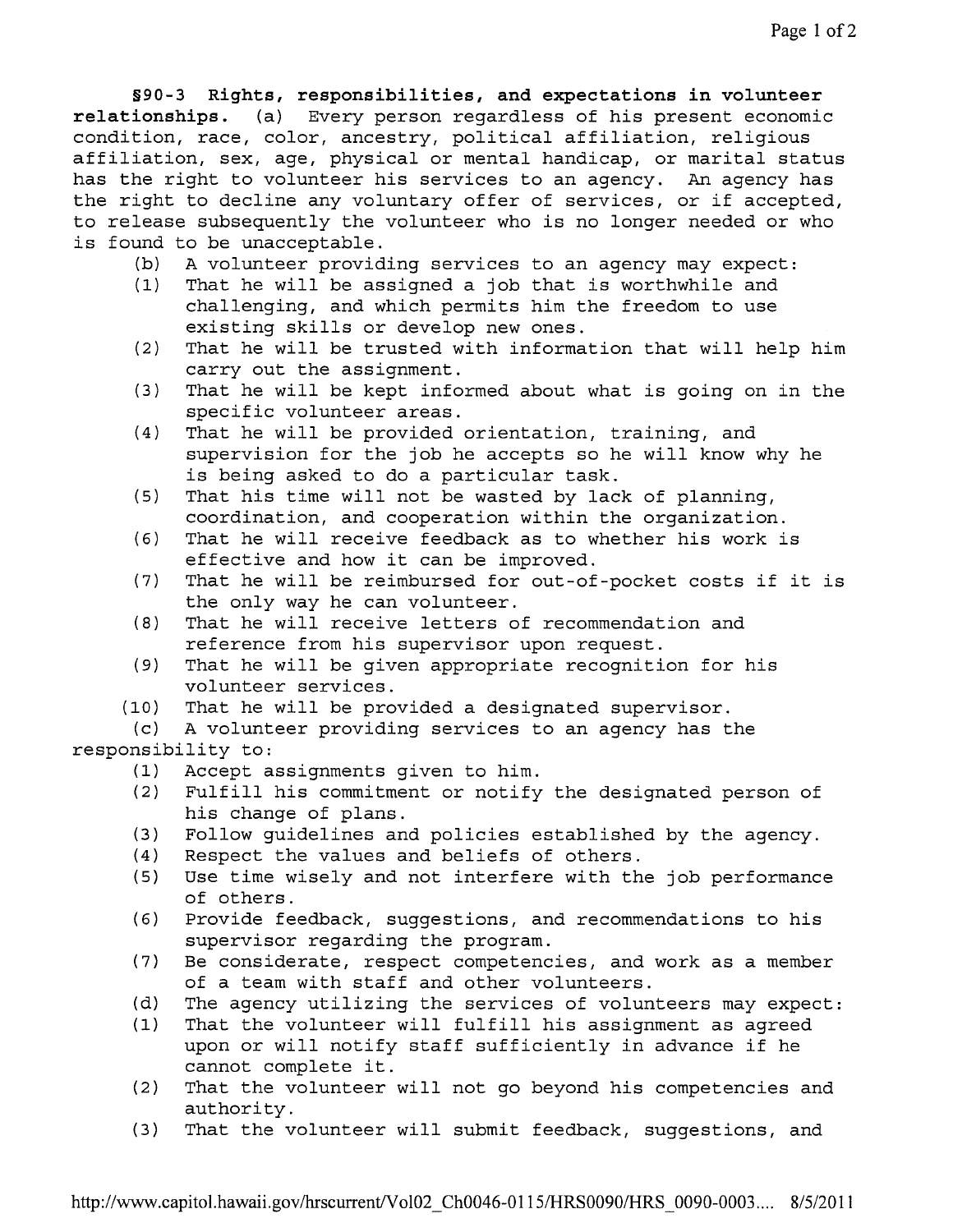recommendations about the program to his supervisor.

(4) That the volunteer will maintain confidentiality and will respect and treat the recipients of volunteer services with dignity.

(e) The agency utilizing the services of volunteers has the responsibility to:<br>(1) Use volue

- Use volunteers to extend services without displacing paid employees.
- (2) Provide each volunteer with a designated supervisor.<br>(3) Provide staff orientation and training in the use an
- Provide staff orientation and training in the use and supervision of volunteers.
- (4) Define volunteer jobs that are meaningful to the volunteer and commensurate with his abilities.
- (5) Be alert to assignments for handicapped or disabled volunteers.
- (6) Make it possible for a volunteer to serve on a trial or probationary basis for a specified period.
- (7) Provide orientation and training to improve the volunteer's skills.
- (8) Provide volunteers with clear instructions and an adequate work space.
- (9) Accept the volunteer as part of the team, including him in training and staff meetings that pertain to his work.
- (10) Establish and communicate clearly defined lines of supervision so that the volunteer knows to whom he is responsible.
- (11) Provide appropriate recognition and appreciation to the volunteer.
- (12) Provide written guidelines governing the recruitment, screening, utilization, and supervision of volunteers.
- (13) Recognize an applicant's prior volunteer service in evaluating fulfillment of training and experience requirements for state employment pursuant to rules adopted by the department of human resources development, the judiciary, and the board of regents of the University of Hawaii.
- (14) Provide funds for volunteer benefits as specified in section 90-4.
- (15) Provide recognition of paid staff for support and supervision of volunteers. [L 1978, c 10, pt of §2; am L 1994, c 56, §21]

Previous

Vol02 Ch0046-0115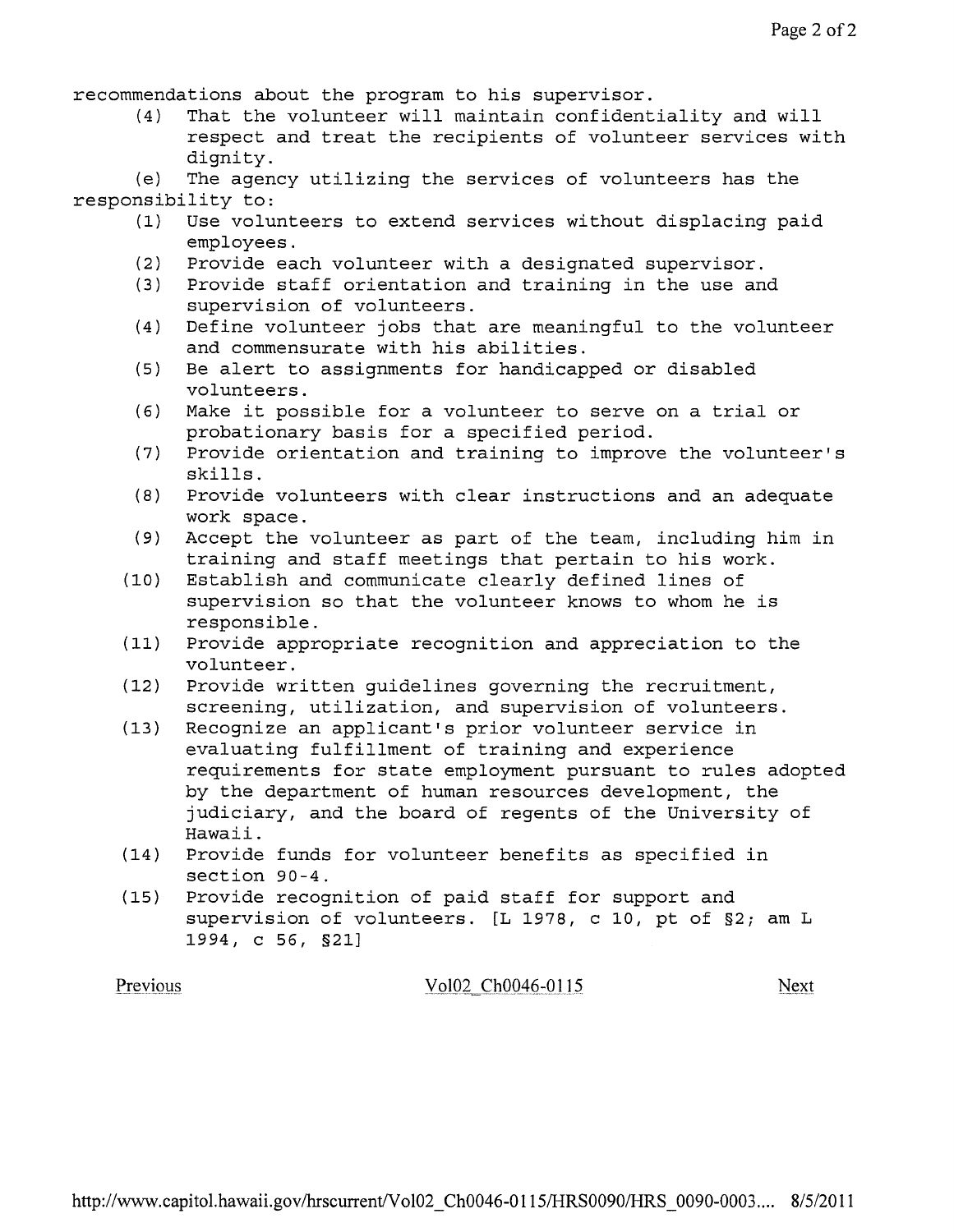**§90-4 Volunteer benefits.** Volunteer benefits shall be provided within the limits of an agency's budget as follows:

- (1) Meals may be furnished without charge or the cost thereof may be reimbursed to volunteers serving the agency.
- (2) Lodging may be furnished temporarily without charge or the cost thereof may be reimbursed to volunteers.
- (3) Transportation reimbursement including parking fees, bus and taxi fares may be furnished to volunteers. Mileage reimbursement when provided for shall be furnished at a rate comparable to that of permanent employees performing similar duties. Volunteers may be authorized to use state vehicles in the performance of official state duties.
- (4) Solely for the purposes of chapter 662, volunteers are hereby deemed "employees of the State," when acting for an agency in their capacity as volunteers.
- (5) Out-service training and conference reimbursement may be furnished for volunteers.
- (6) Personal liability insurance coverage may be furnished for volunteers.
- (7) Reasonable expenses incurred by volunteers in connection with their assignments may be reimbursed.
- (8) Recognition of volunteer service may include a recognition ceremony, certificates, and awards to be determined by the agency. [L 1978, c 10, pt of §2)

# **Attorney General Opinions**

Budgetary limitation does not appear to apply to paragraph (4) in same manner as other listed paragraphs. Att. Gen. Op. 85-8.

Previous

Vol02 Ch0046-0115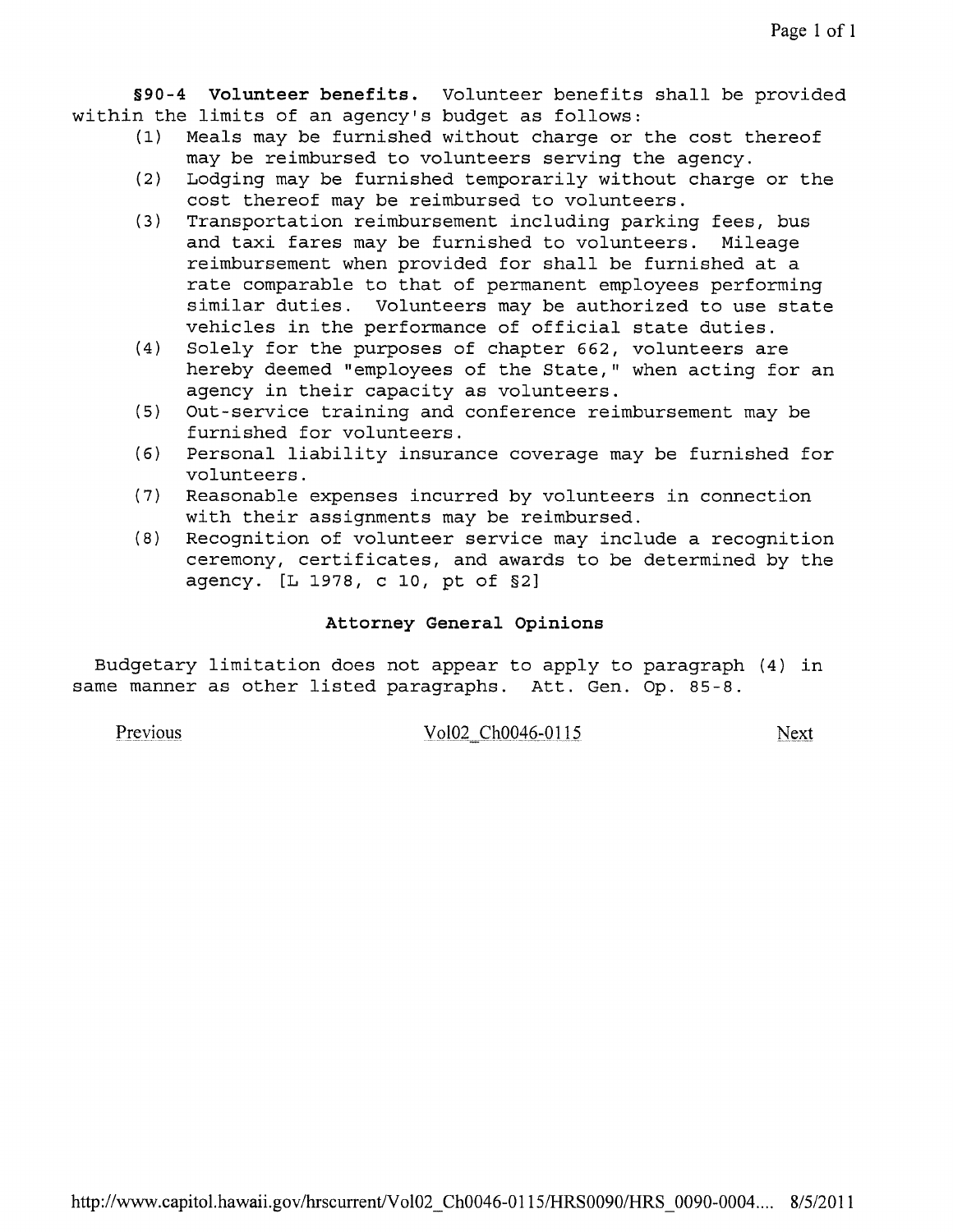**§90-S Agency reports, required information.** A state agency as part of its annual report to the governor, the legislature, or the chief justice shall include estimates of:

- (1) The total number of volunteers and the total number of hours of service broken down into categories of regularservice volunteers, occasional volunteers, stipended volunteers, and material donors.
- (2) A list of volunteer job titles used by the agency. [L 1978, c 10, pt of §2; am L 1998, c 295, §3]

Previous Vol02 Ch0046-0115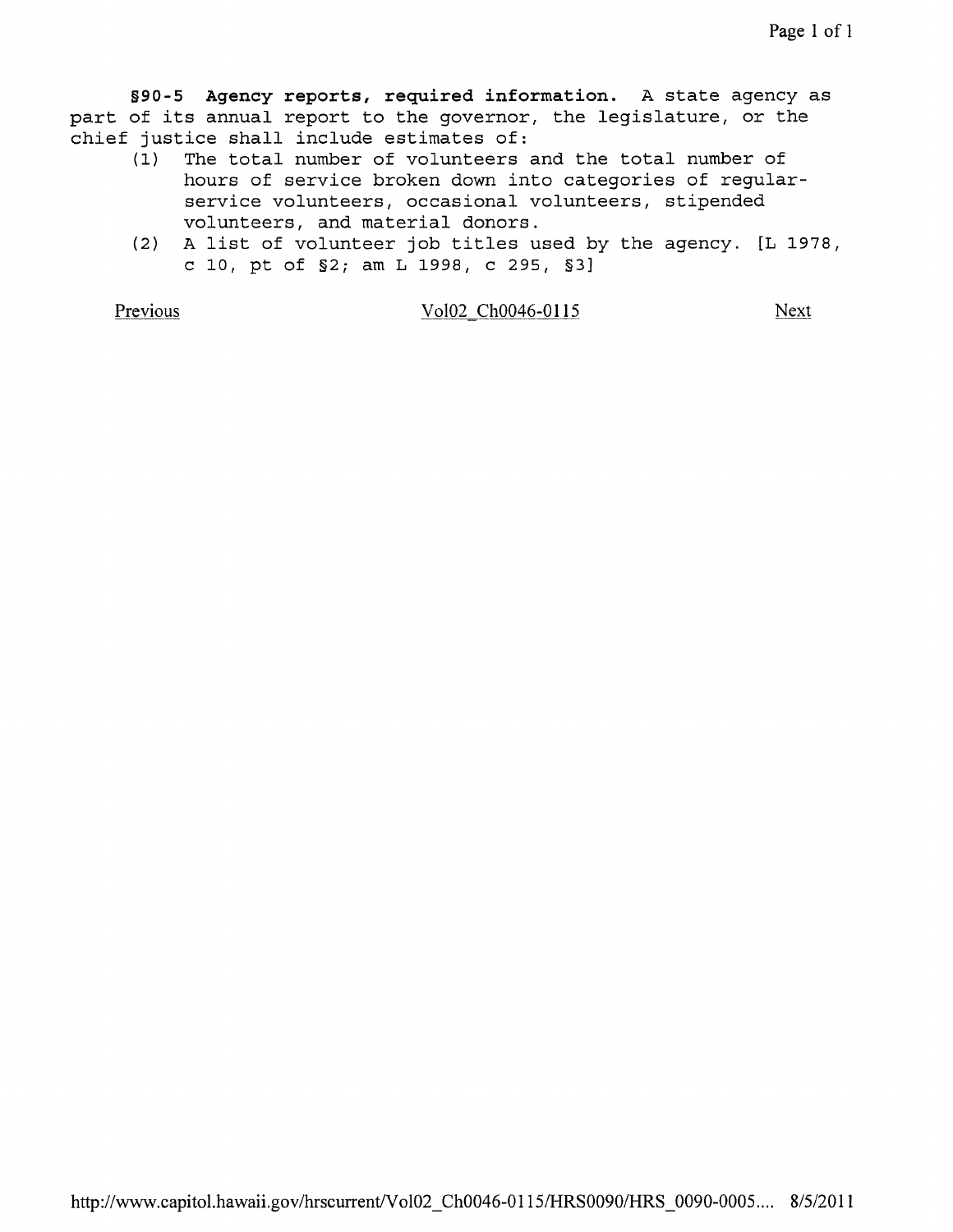**§105-1 Government motor vehicles; certain uses prohibited.**  Except as provided in section 105-2, it shall be unlawful for any person to use, operate, or drive any motor vehicle owned or controlled by the State, or by any county thereof, for personal pleasure or personal use (as distinguished from official or governmental service or use) including, without limitation to the generality of the foregoing, travel by or conveyance of any officer or employee of the State, or of any county thereof, directly or indirectly, from his place of service or from his work to or near his place of abode, or, directly or indirectly, from such place of abode to his place of service or to his work. [L 1919, c 227, pt of *§1i* RL 1945, pt of *§462i* am L 1949, c 389, pt of §1(a) *i* RL 1955, *§7-10i* HRS §105 -1]

## **Attorney General Opinions**

State may hold employee responsible for negligent damage to vehicle under the employee's control. Att. Gen. Op. 63-31.

Previous Vol02 Ch0046-0115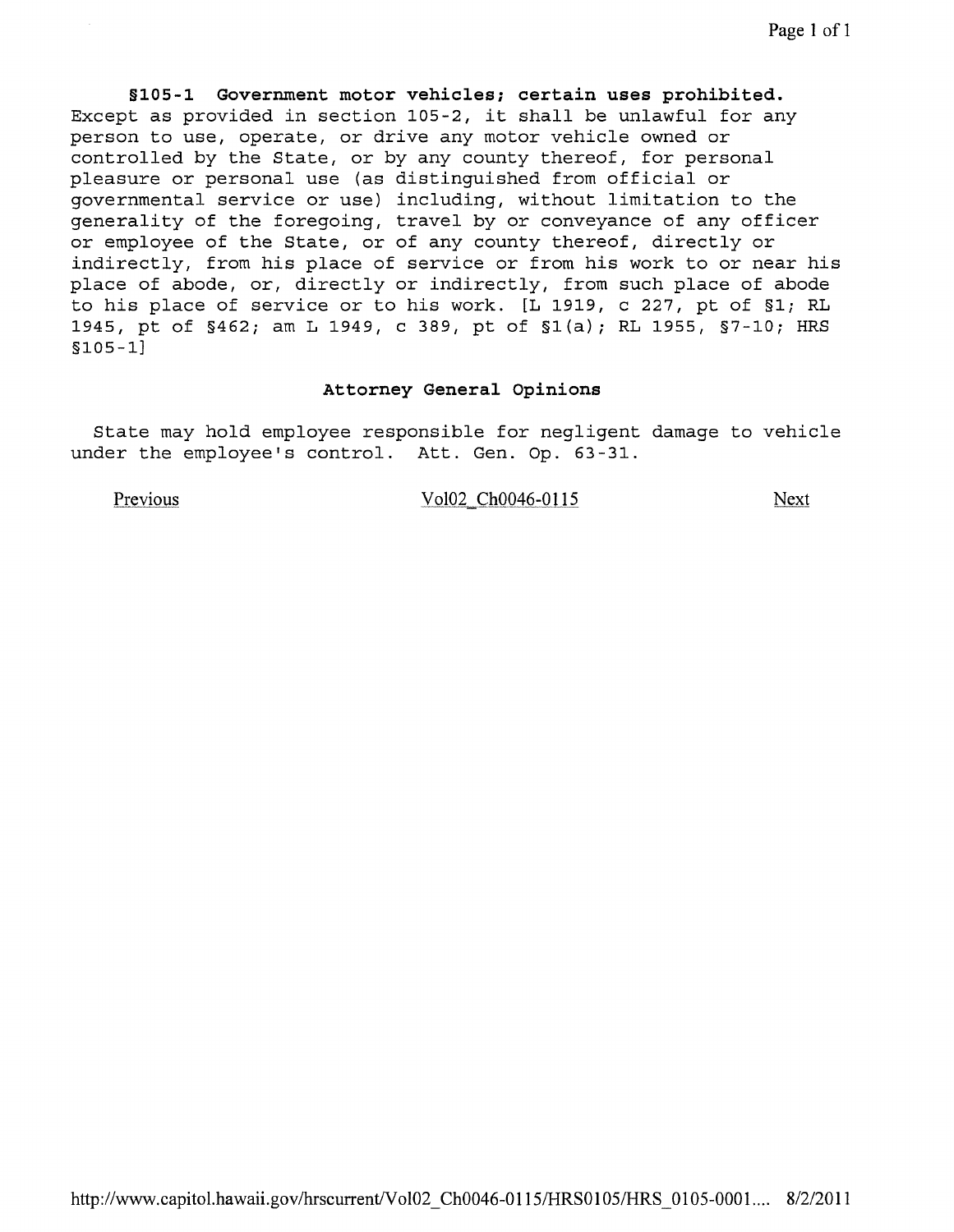**§10S-2 Exceptions.** Section 105-1 shall not apply to:

- (1) The governor;<br>(2) The mayor of
- (2) The mayor of any county;<br>(3) Any member of a police d
- Any member of a police department or a fire department or of the staff of a hospital, or any officer or employee of the board of water supply of the city and county of Honolulu, when using a motor vehicle for a personal purpose incidental to the person's service or work (but not for pleasure) ;
- (4) Any officer or employee of the State who, upon written recommendation of the comptroller, is given written permission by the governor to use, operate, or drive for personal use (but not for pleasure) any motor vehicle owned or controlled by the State;
- (5) Any officer or employee of any county who, upon written recommendation of the budget director, is given written permission by the mayor, to use, operate or drive for personal use (but not for pleasure) any motor vehicle owned or controlled by the county;
- (6) Any officer or employee of the State, or of any county, who, in case of emergency, because of the person's illness, or the person's incapacity caused by accident while at work, or because of the illness of a member of the person's immediate family including a reciprocal beneficiary while the person is at work, is conveyed in a motor vehicle to the person's place of abode, or to a hospital or other place, but every such use of such a motor vehicle shall be certified to by the officer or by the head of the department, commission, board, bureau, agency, or instrumentality controlling or possessing the motor vehicle immediately thereafter, and the certificate shall be forthwith filed with the comptroller, in the case of the State, or with the budget director, in the case of a county; and
- (7) The assigned driver of a Van Go Hawaii vehicle or any other state ridesharing program vehicle. [L 1919, c 227, pt of §1; RL 1945, pt of §462; am L 1949, c 389, pt of §1(a); RL 1955, §7-11; am L 1965, c II, §1; HRS §105-2; am L 1981, c 49, §1; gen ch 1993; am L 1997, c 383, §34]

## **Attorney General Opinions**

Narcotics enforcement division investigators have authority for personal use of state vehicles incident to law enforcement purposes where prior written permission has been obtained from governor upon written recommendation of comptroller. Att. Gen. Op. 91-03.

Previous Vol02 Ch0046-0115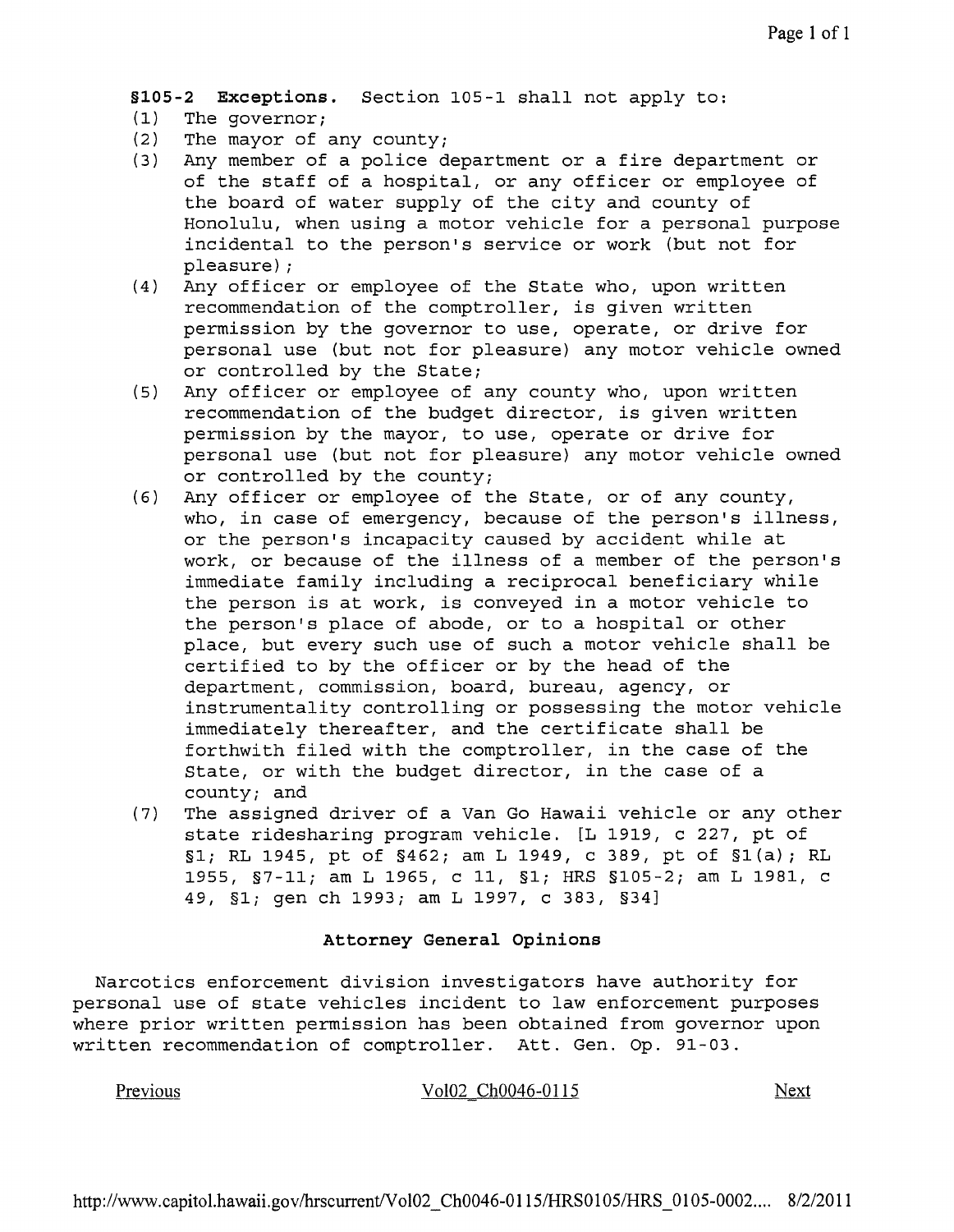Maui County, Hawaii, Code of Ordinances >> Title 2 - ADMINISTRATION AND PERSONNEL >> Chapter 2.52 - USE OF PRIVATE VEHICLES FOR COUNTY BUSINESS»

## **Chapter 2.52 - USE OF PRIVATE VEHICLES FOR COUNTY BUSINESS**

Sections:

2.52.010 - Approval of mayor or council chairman required.

2.52.020 - insurance.

2.52.030 - Reimbursement claims.

2.52.040 - Review of claims.

#### 2.52.010 - Approval of mayor or council chairman required.

Any use of a privately owned vehicle by an officer or employee of the county in the performance of his or her duties shall be subject to the prior approval of the mayor or, in the case of the county council and its staff, the council chairman.

(Ord. 1832 § 1 (part). 1989: prior code § 5-3.1)

#### 2.52.020 - Insurance.

Prior to the granting of such approval, such car shall be covered by the county's fleet insurance policy as cars not owned by the county used for county business (insurance for non-owned cars).

(Ord. 1832 § 1 (part), 1989: prior code § 5-3.2)

#### 2.52.030 - Reimbursement claims.

Any officer or employee who uses a privately owned vehicle for authorized county business shall be reimbursed at the rate equal to the average mileage rate granted under collective bargaining agreements between the county and its officers or employees. All such claims for reimbursement shall be itemized and submitted monthly.

(Ord. 1832 § 1 (part). 1989: Ord. 904 § 1, 1978. prior code § 5-33)

#### 2.52.040 - Review of claims.

The department head or the appointing authority shall review all such claims for reimbursement and must approve the same before the payment thereof.

(Ord. 1832 § 1 (part). 1989: prior code § 5-3.4)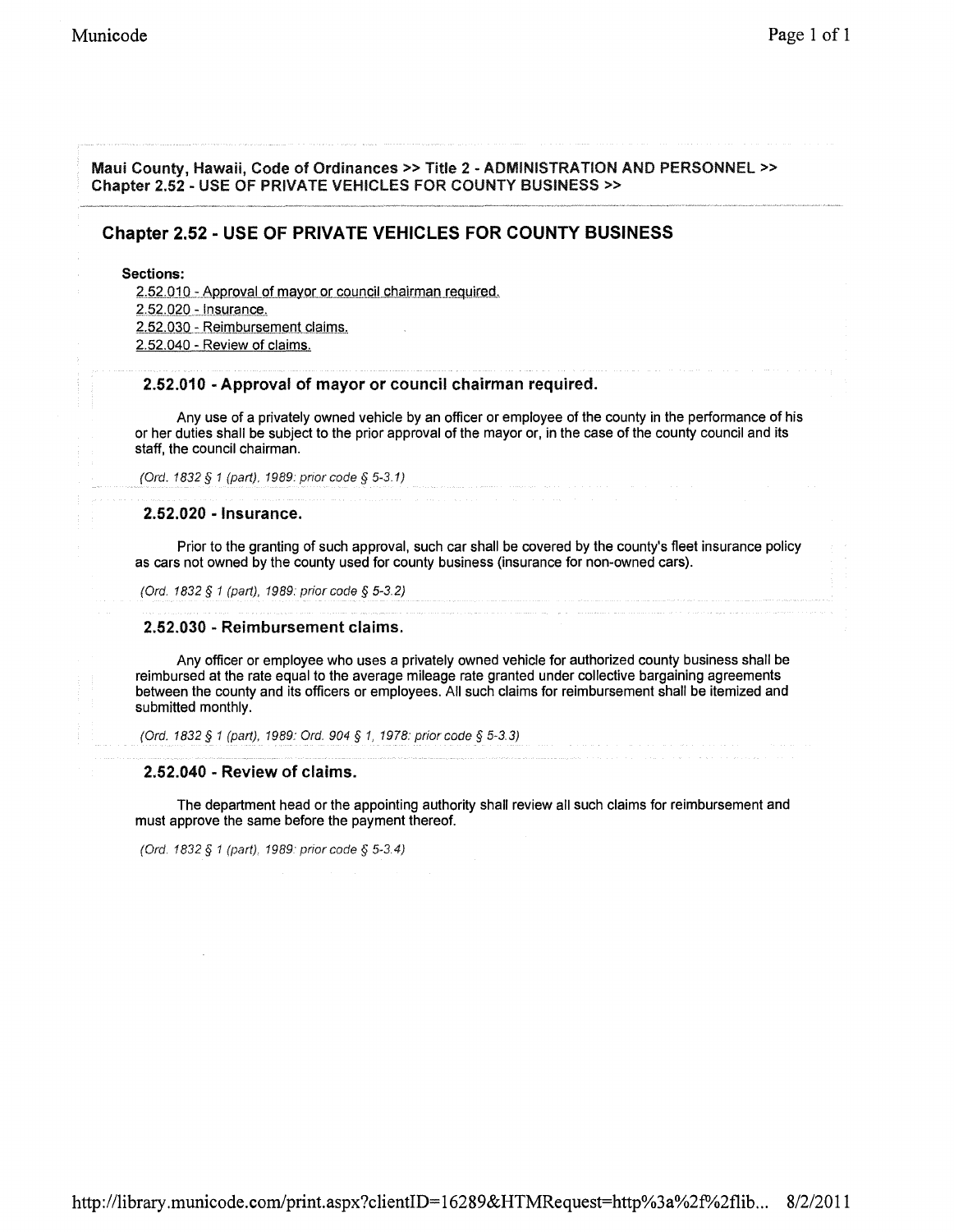JAMES "KIMO' APANA Mayor Page 1 of 4

('

÷,

(



JAMES B. TAKAYESU Corporation Counsel

DEPARTMENT OF THE CORPORATION COUNSEL

COUNTY OF MAUl 200 SOUTH HIGH STREET WAILUKU, MAUl, HAWAII 96793 TEI:EPHONE: (808) 270-7740 FAX (808) 270-7152

## April 9, 2002

- To: G. Riki Hokama, Chair Budget and Finance Committee
- From: Traci Fujita Villarosa  $\mathcal{N}$ <br>Deputy Corporation Counsel
- Re: Follow-up question from the April 1, 2002 meeting (CC-02) (BF-9)

You have asked this office to advise you on an issue which arose during the April 1, 2002 meeting. Your memo dated April 2, 2002 poses the following question:

"Provide an explanation of the liability issues that the County would need to consider if volunteers are used to reduce the construction costs of a capital improvement project."

#### Short Answer

The County may be liable to the volunteer for injuries sustained while performing services for the County under the state workers' compensation law. The County has a variety of responsibilities to volunteers under Hawaii Revised Statute (HRS) Chapter 90, the State Policy Concerning The Utilization of Volunteer Services. The County may be liable to the volunteer for damage done to the volunteer's personal property. The County may be liable to third parties for damages caused by the negligent acts of volunteers. Finally, the County must not allow . volunteers to perform services under a contract for the procurement of services.

### Statutory Definition and Status of Volunteer

The term "volunteer" means any person who of the person's own free will provides goods or services to an agency with no monetary or material gain and includes material donors, occasional-service, regular-service, and stipended volunteers. "Material donor" means any person who of the person's own free will provides funds or materials to an agency.<br>"Occasional-service volunteer" means any person who offers to provide a one-time, on-call or  $\gamma$  single task service to an agency without receipt of any compensation, except as provided in this

EXHIBIT "  $2$ 

 $|4$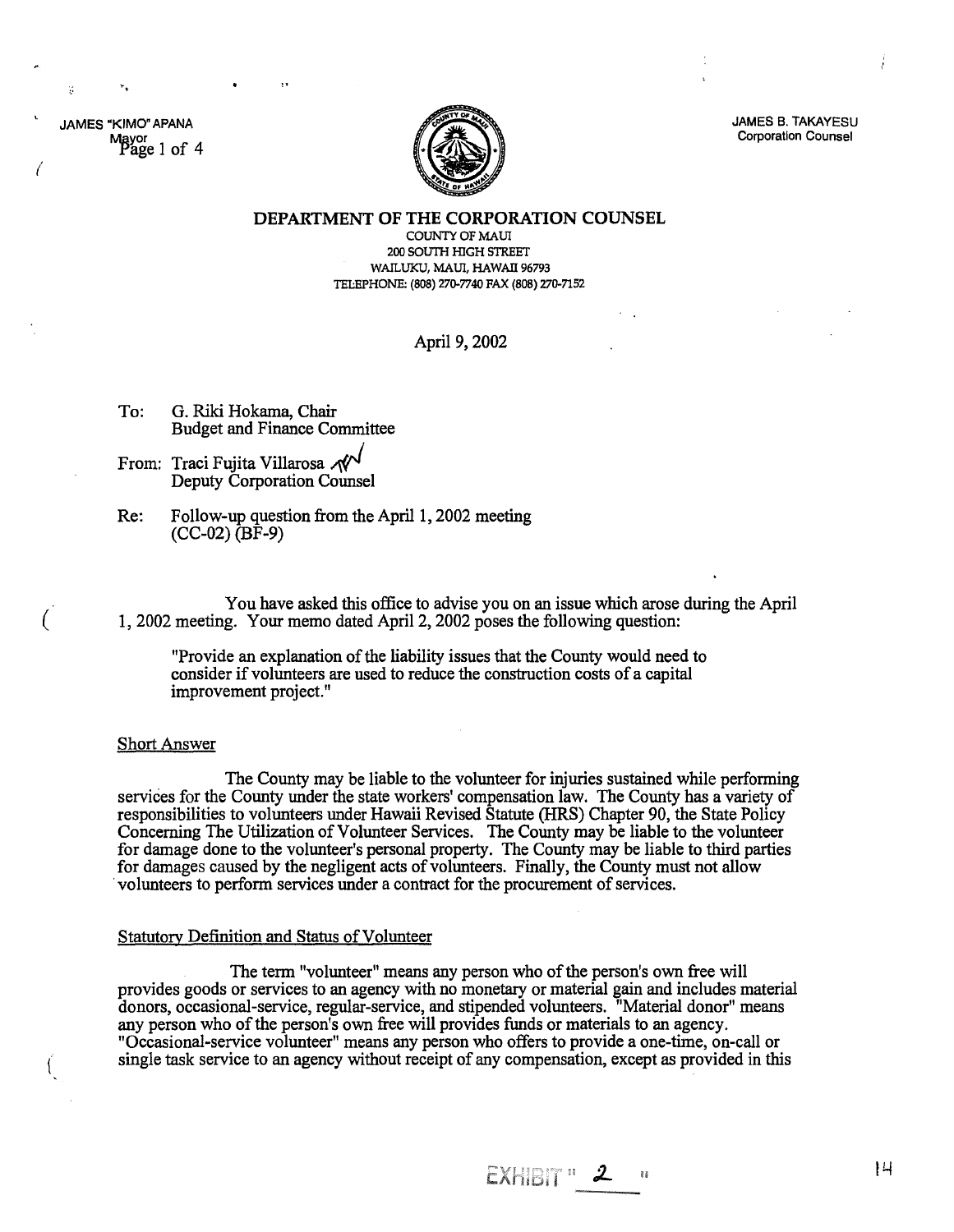## Page 2 of 4

 $\mathbf{v}$ 

!

Ţ

(

 $\left($ 

chapter. "Regular-service volunteer" means any person engaged in specific voluntary service activities on an on-going or continuous basis to an agency without receipt of any compensation, except as provided in this chapter. "Stipended volunteer" means any person who by receiving a support allowance is then able to provide voluntary service to an agency. The allowance may be for food, lodging, or other personal living expenses and does not reflect compensation for work performed. HRS §90-1.

Volunteers recruited, trained, or accepted by an agency shall be excluded from any provision of law relating to state or county employment, from any collective bargaining agreement between the State and counties, with any employees' association or union, from any law relating to hours of work, rates of compensation, leaves, and employee benefits, and from any other provisions of title 7, except those consistent with this chapter. HRS  $\S 90-2(c)$ .

### County's responsibility to Volunteer

Any person who is injured in performing service for the State or any county in any voluntary or unpaid capacity under the authorized direction of a public officer or employee, and who has not secured payment of the person's hospital and medical expenses from the State or the county under any other provision of law and has not secured payment thereof from any third person, shall be paid the person's reasonable hospital and medical expenses under this chapter. HRS § 386-171.

Thus under state worker's compensation law, the County may be liable to a volunteer if the volunteer is injured while performing services for the County and the volunteer's hospital and medical expenses are not covered by some other source, such as personal health care insurance.

HRS § 90-3(e), the State Policy Concerning The Utilization of Volunteer

Services, sets forth additional responsibilities of the County to volunteers:

"The agency utilizing the services of volunteers has the responsibility to:

1) Use volunteers to extend services without displacing paid employees.

2) Provide each volunteer with a designated supervisor.

3) Provide staff orientation and training in the use and supervision of volunteers.

4) Define volunteer jobs that are meaningful to the volunteer and commensurate with his abilities.

5) Be alert to assignments for handicapped or disable volunteers.

6) Make it possible for a volunteer to serve on a trial or probationary basis for a specified period.

7) Provide orientation and training to improve the volunteer's skills.

8) Provide volunteers with clear instructions and an adequate work space.

9) Accept the volunteer as part of the team, including him in training and staff meetings that pertain to his work.

10) Establish and communicate clearly defined lines of supervision so that the volunteer knows to whom he is responsible.

11) Provide appropriate recognition and appreciation to the volunteer.

12) Provide written guidelines governing the recruitment, screening, utilization, and supervision of volunteers.

13) Recognize an applicant's prior volunteer service in evaluating fulfillment of training and experience requirements for state employment pursuant to rules adopted by the department of human resources development, the judiciary, and the board of regents of the University of Hawaii.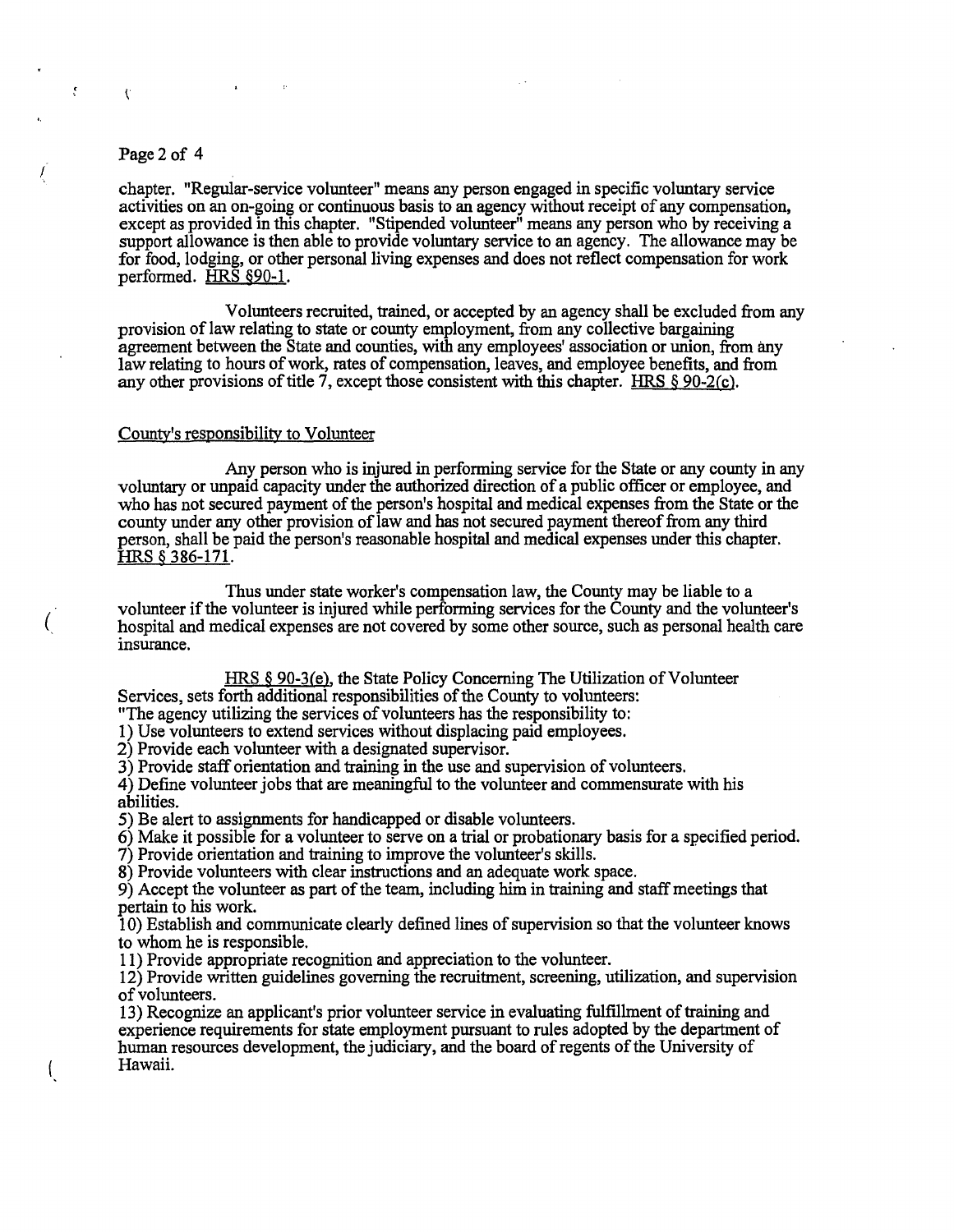### Page 3 of 4

 $\mathbf{I}$ 

(

 $\mathcal{L}$ 

(

14) Provide funds for volunteer benefits as specified in § 90-4.

15) Provide recognition of paid stafffor support and supervision of volunteers."

"Volunteer benefits shall be provided within the limits of an agency's budget as

follows:

1) Meals may be furnished without charge or the cost thereof may be reimbursed to volunteers serving the agency.

2) Lodging may be furnished temporarily without charge or the cost thereof may be reimbursed to volunteers.

3) Transportation reimbursement including parking fees, bus and taxi fares may be furnished to volunteers. Mileage reimbursement when provided for shall be furnished as a rate comparable to that of permanent employees performing similar duties. Volunteers may be authorized to use state vehicles in the performance of official state duties.

4) Solely for the purposes of chapter 662, volunteers are hereby deemed "employees of the State," when acting for an agency in their capacity as volunteers.

5) Out-service training and conference reimbursement may be furnished for volunteers.

6) Personal liability insurance coverage may be furnished for volunteers.

7) Reasonable expenses incurred by volunteers in connection with their assignments may be reimbursed.

8) Recognition of volunteer service may include a recognition ceremony, certificates, and awards to be determined by the agency." HRS § 90-4.

While the volunteer benefits listed in HRS  $\S$  90-4 are dependent upon the County's budget, the responsibilities listed in HRS  $\S$  90-3(e) are not and must be fulfilled.

Finally, the County may be liable to a volunteer for damage done to the volunteer's personal property if such property becomes damaged while the volunteer performs services for the County. However, the County may limit this liability. The County could have volunteers sign waiver of liability forms to relieve the County of liability should the volunteer's personal property become damaged while performing services for the County.

#### Liability of County to Third Parties

. The County may be held liable for damages caused by the negligent acts of authorized volunteers who are acting within the scope of their duties.

"In any suit against a nonprofit corporation, a hospital, or a governmental entity for civil damages based upon the negligent act or omission of a volunteer, proof of the act or omission shall be sufficient to establish the responsibility of the entity therefor under the doctrine of respondeat superior, notwithstanding the immunity granted to the volunteer with respect to any act or omission included under subsection (a)." HRS § 662D-2.

Under the doctrine of respondeat superior, an employer is held accountable and liable for negligent acts of its employees. However, recovery under doctrine requires that the employee's act complained of must have been within the scope of employment. The conduct of an employee is said to be within the course and scope of employment, for purposes of doctrine of respondeat superior, if it is of kind he is employed to perform, it occurs substantially within authorized time and space limits, and it is actuated, at least in part, by purpose to serve the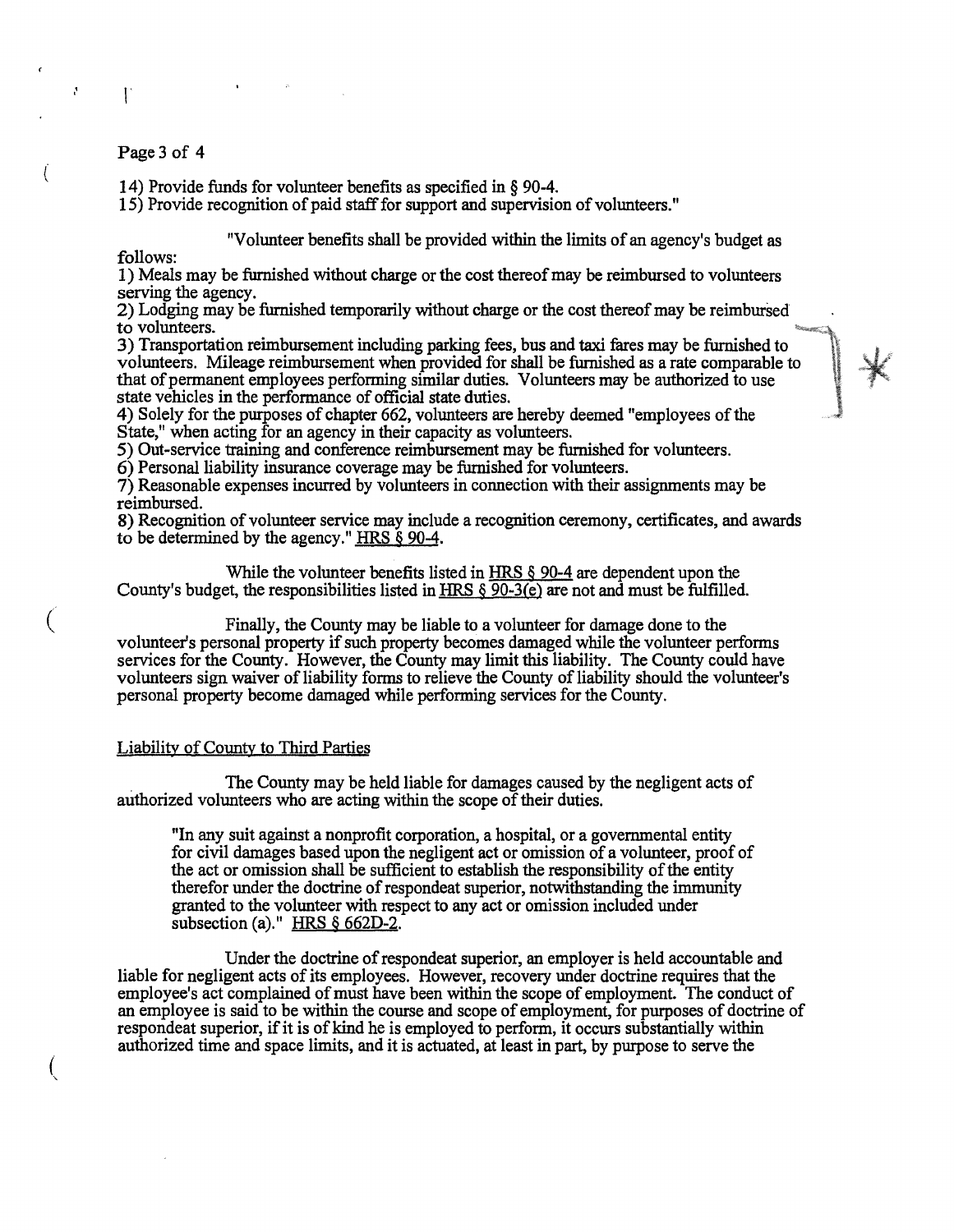## Page 4 of 4

 $\mathbf{r}$ 

/

(

 $\left($ 

employer. Henderson v. Professional Coatings Corp., 72 Haw. 387 (1991). HRS § 662D-2 has statutorily extended the doctrine of respondeat superior to volunteers.

However, the County could limit this liability. The County could require that volunteers execute an indemnity agreement in which the volunteer would defend, indemnify, and hold harmless the County against any liability from a third party for negligent acts of the volunteer. It should be kept in mind, however, that an indemnification agreement is only as good as the party executing it and the agreement may not protect the County in the end. Thus the County should carefully weigh the value of an indemnity agreement against the possibility that such an agreement would be ineffectual or could discourage people from volunteering for the County. Another way to limit exposure would be to provide personal liability insurance for volunteers as set forth in HRS  $\delta$  90-4(6).

## Procurement Contracts

Volunteers may not be utilized to perform services within the scope of work of a County construction contract in excess of  $2,000$ .<sup>1</sup> State procurement law requires that the County pay prevailing wages for laborers and mechanics when procuring such services. Prevailing wages shall not be less than the wages payable under federal law. HRS § 104-2. Thus, a County contract which includes volunteer services would violate procurement law because these workers would not be paid the prevailing wages. Along the same lines, a contractor could not utilize volunteers to perform services within the scope of a County contract because such volunteers would be considered subcontractors and subject to the same prevailing wage requirement.

These are the main issues of liability the County should consider if volunteers are used to reduce the construction costs of a capital improvement project. If you should have any further questions, I can be reached at extension 7740.

Approved For Transmittal:

James B. Takayesu

Corporation Counsel County of Maui

S:\ATTORNEY\TFV\Budget & Finance\volunteers.wpd

 $<sup>1</sup>$  Procurement law specifically excludes grants from the requirements of procurement law</sup> so volunteers may be utilized under a grant agreement. HRS  $\S$  103D-102(b)(2)( $\hat{A}$ ).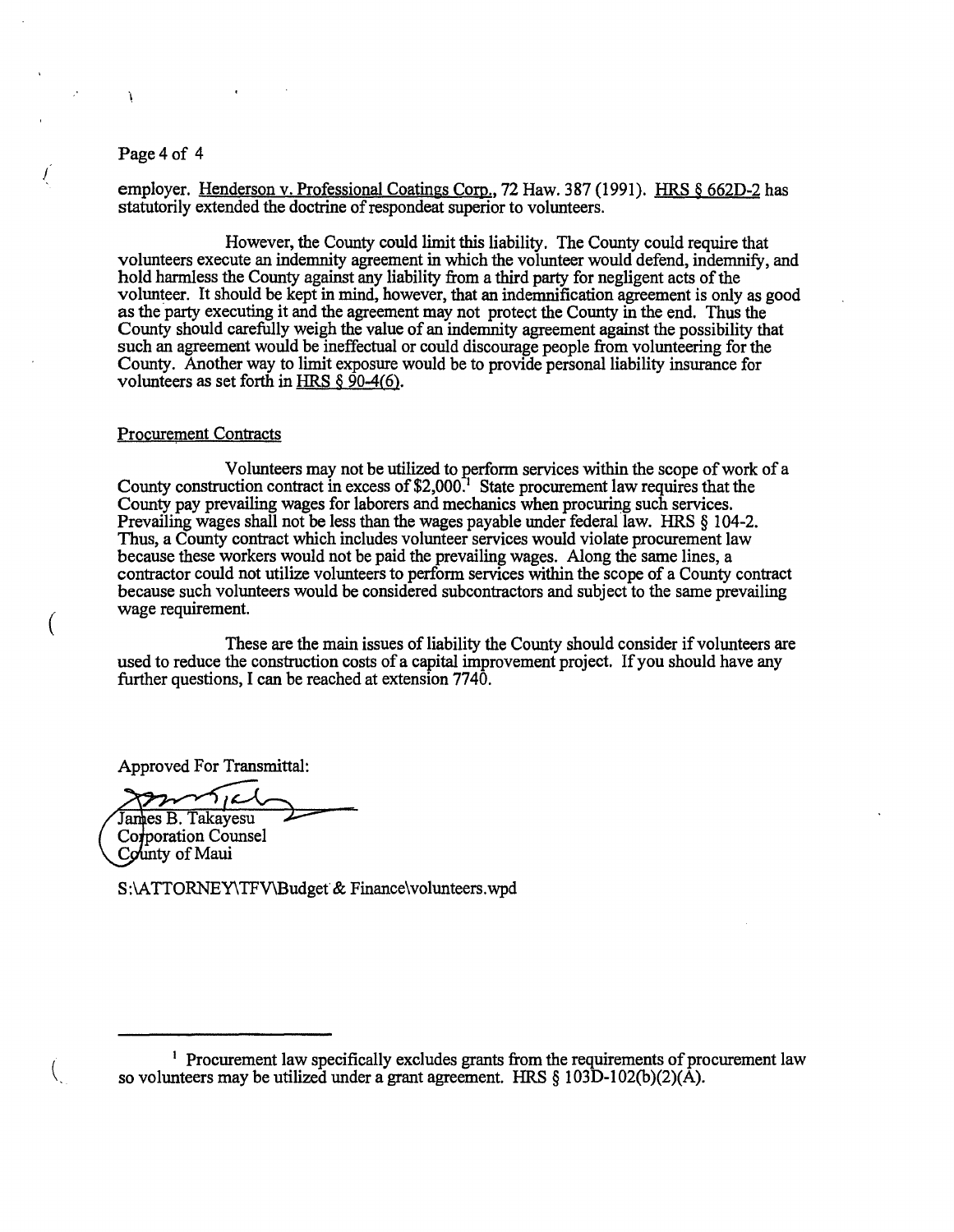$\mu_{\rm EU}$ 

GUY A. HAYWOOD Corporation Counsel

....  $\mathcal{Q}$  .





# DEPARTMENT OF THE CORPORATION COUNSEL

COUNTY OF MAUl 200 SOUTH HIGH STREET WAILUKU, MAUl, HAWAII 96793 TELEPHONE: (808) 243-7740

October 25, 1994

MEMO TO: Goro Hokama, Chair Committee of the Wh**ole**  $\sum_{k=1}^{n}$ 

FRO M: Guy A. Haywood, Corporation Counse

CoO SUBJECT: Indemnification of Volunteers Assisting in Disasters

This is in response to your memorandum dated September 29, 1994, regarding revision of the Maui County Code ("MCC") Section 8.32 to minimize the County's liability for the negligent acts of volunteers assisting in disasters.

You requested our comments on the following:

- (1) Whether the County can minimize its liability regarding the actions of volunteers assisting in disasters.
- (2) possible methods of limiting the County's liability regarding the actions of volunteers assisting in disasters.

In response to your first inquiry, the County can minimize<br>its liability regarding the actions of volunteers by legislating clear guidelines when volunteers may be used, by legislating the methods for determining such volunteers and by legislating penalties for unauthorized persons assisting in disasters.

The County will be held liable for damages caused by the negligent acts of authorized volunteers who are acting within the scope of their duties. See, Henderson v. Professional Coatings  $Corp.$ , 72 Haw. 387 (1991), Nakagawa v. Apana, 52 Haw. 379, 392 (1970). The County will also have to compensate volunteers who suffer personal injury "arising out of and in the course of the employment" H.R.S., Section 386-3. Any volunteer who is injured in performing services for the County is entitled reasonable hospital and medical expenses. H.R.S., Section 386-3.

۶

Printed on recycled paper